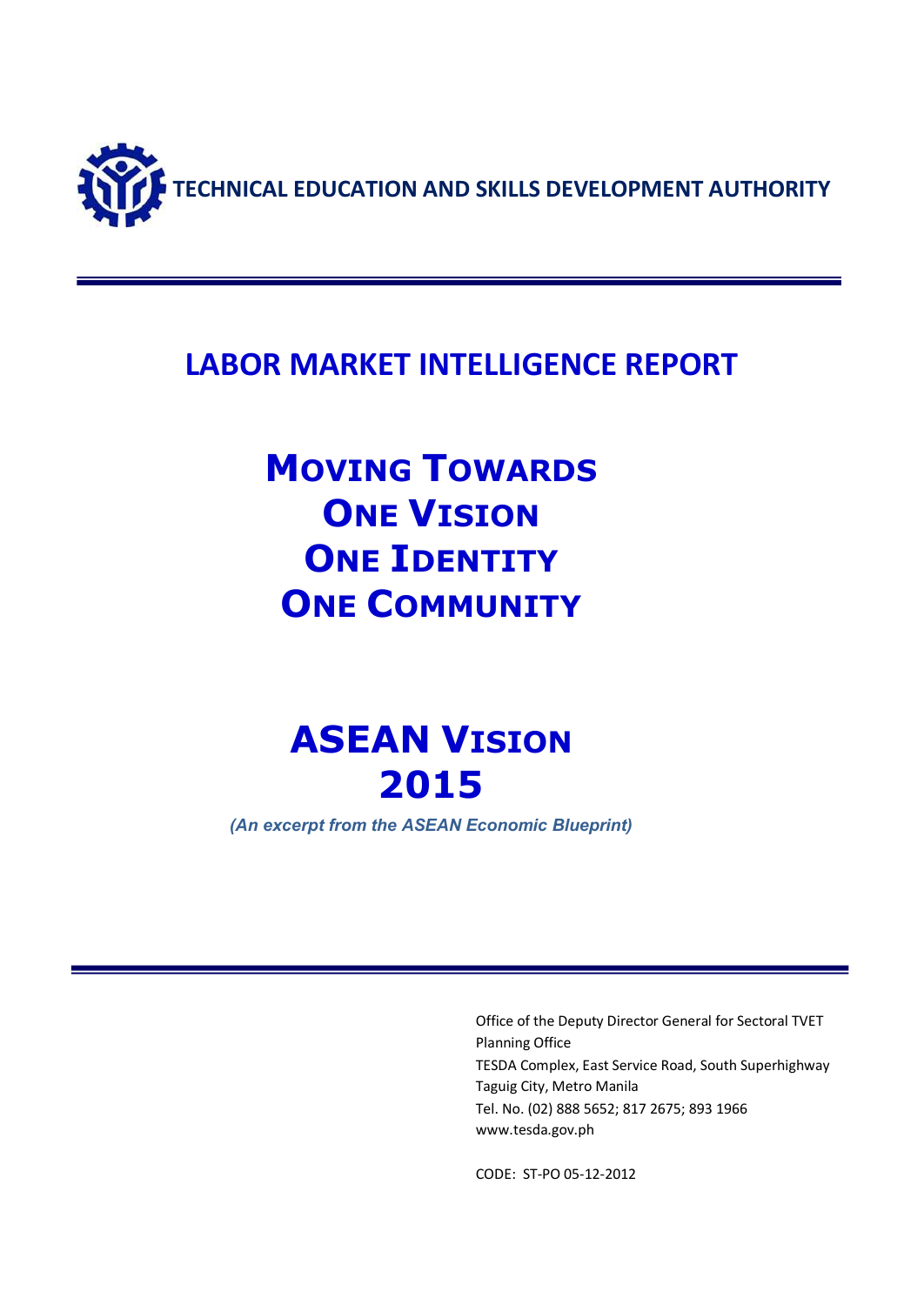### **ASEAN Vision 2015**

#### **I. ASEAN Economic Community**

 The ASEAN Economic Community (AEC) shall be the goal of regional economic integration by 2015. AEC envisages the following key characteristics: (a) a single market and production base, (b) a highly competitive economic region, (c) a region of equitable economic development, and (d) a region fully integrated into the global economy.

The AEC areas of cooperation include:

- a. human resources development and capacity building;
- b. recognition of professional qualifications;
- c. closer consultation on macroeconomic and financial policies;
- d. trade financing measures; enhanced infrastructure and communications connectivity;
- e. development of electronic transactions through e-ASEAN;
- f. integrating industries across the region to promote regional sourcing;
- g. enhancing private sector involvement for the building of the AEC.

In short, the AEC will transform ASEAN into a region with free movement of goods, services, investment, skilled labour, and freer flow of capital.

#### **II. Declaration on the ASEAN Economic Blueprint**

 The ASEAN Leaders adopted the ASEAN Economic Blueprint at the 13th ASEAN Summit on 20 November 2007 in Singapore to serve as a coherent master plan guiding the establishment of the ASEAN Economic Community 2015. Each ASEAN Member Country shall abide by and implement the AEC by 2015. The Declaration on the ASEAN Economic Blueprint was signed by the Heads of the ASEAN Member Countries.

The ten (10) ASEAN member countries is composed of the following:

- a. Brunei Darussalam
- b. Cambodia
- c. Indonesia
- d. Lao PDR
- e. Malaysia
- f. Myanmar
- g. Philippines
- h. Singapore
- i. Thailand
- j. Vietnam

#### **III. Introduction of the ASEAN Economic Blueprint**

The development of the AEC Blueprint was initiated by the ASEAN Leaders at their Summit in Kuala Lumpur, Malaysia in 1997 wherein they decided to transform ASEAN into a stable, prosperous, and highly competitive region with equitable economic development, and reduced poverty and socio-economic disparities (ASEAN 2020).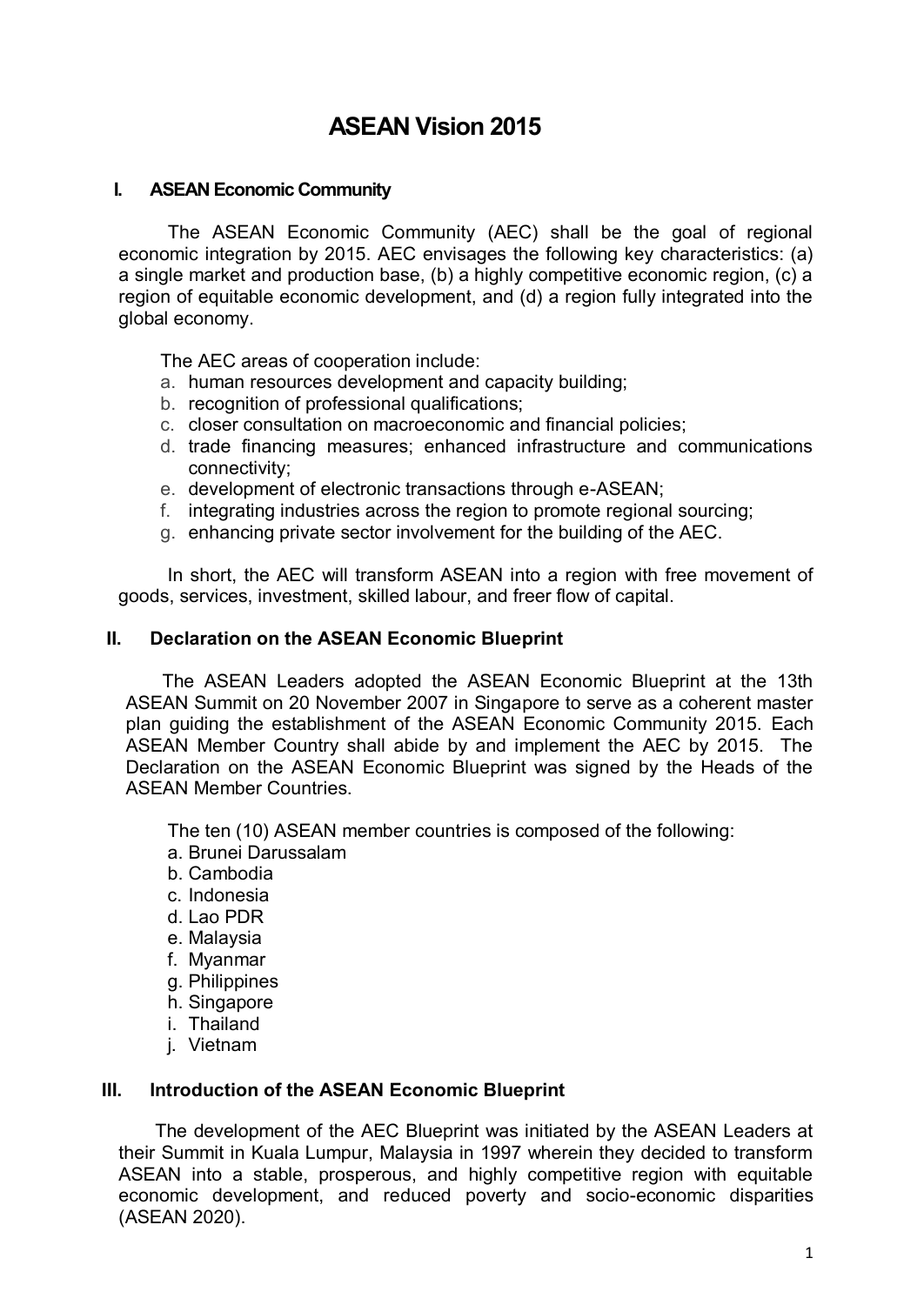At the Bali Summit in October 2003, the ASEAN Leaders declared that the AEC shall be the goal of regional economic integration (Bali Accord II) by 2020. In addition to the AEC, the ASEAN Security Community and the ASEAN Socio-Cultural Community are the other two integral pillars of the envisaged ASEAN Community. All the three (3) pillars are expected to work in tandem in establishing the ASEAN Community in 2020.

Subsequently, the ASEAN Economic Ministers Meeting (AEM) held in August 2006 in Kula Lumpur, Malaysia, agreed to develop, "a single and coherent blueprint for advancing the AEC by identifying the characteristics and elements of the AEC 2015 consistent with the Bali Accord II.

At the 12<sup>th</sup> ASEAN Summit in January 2007, Leaders affirmed their strong commitment to accelerate the establishment of an ASEAN Community by 2015 and signed the Cebu Declaration on the Acceleration of the Establishment of an ASEAN Community by 2015. In particular, the Leaders agreed to hasten the establishment of the AEC by 2015 and to transform ASEAN into a region with free movement of goods, services, investment, skilled labor, and freer flow of capital.

#### **IV. Characteristics and Elements of AEC**

The AEC is the realization of the end goal of economic integration as espoused in its Vision, which is based on a convergence of interests of ASEAN Member Countries to deepen and broaden economic integration through existing and new initiatives with clear timelines. In establishing the AEC, ASEAN shall act in accordance to the principles of an open, outward-looking, inclusive, and marketdriven economy consistent with multilateral rules as well as adherence to rulesbased systems for effective compliance and implementation of economic commitments.

The AEC will establish ASEAN as a single market and production base making ASEAN more dynamic and competitive with new mechanisms and measures to strengthen the implementation of its existing economic initiatives; accelerating regional integration in the priority sectors; facilitating movement of business persons, skilled labour and talents; and strengthening the institutional mechanisms of ASEAN.

At the same time, the AEC will address the development divide and accelerate integration of Cambodia, Lao PDR, Myanmar and Viet Nam (CLMV) through the Initiative for ASEAN Integration 6 and other regional initiatives.

The AEC envisages the following key characteristics are inter-related and mutually reinforcing:

#### **A. A Single Market and Production Base** – This shall comprise five core elements:

- (i) *Free Flow of Goods*. This could be achieved through removal of tariffs or through removal of non-tariff barriers in some cases. Also, efforts on the following, i.e., trade facilitation; custom integration; ASEAN single window; and standards and technical barriers to trade would facilitate the realization of establishing a single market and production.
- (ii) *Free Flow of Services*. This is one key element in AEC, where there will be no substantial restriction to ASEAN services suppliers in providing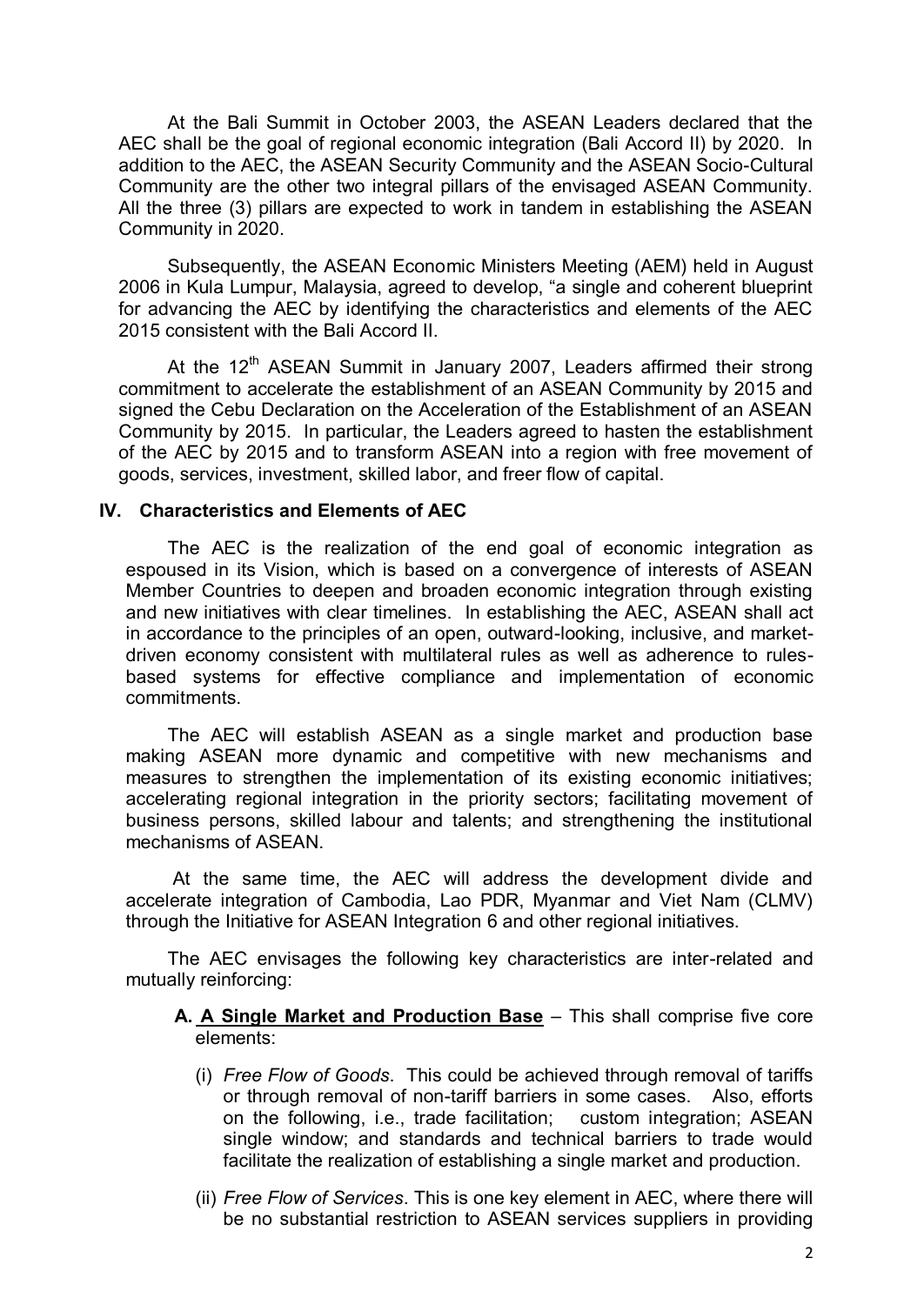services and in establishing companies across national borders within the ASEAN, subject to domestic regulations.

In facilitating the free flow of services by 2015, ASEAN is also working towards recognition of professional qualifications with the view of facilitating movement within the regions.

(iii)*Free Flow of Investment*. This is the key to enhance ASEAN's competitiveness in attracting foreign direct investments (FDI) as well as intra-ASEAN investment. Sustained inflows of new investments and reinvestments will promote and ensure dynamic development of ASEAN economies.

ASEAN investment cooperation is being implemented through the Framework Agreement on the ASEAN Investment Area (AIA)

- (iv)*Freer Flow of Capital*. This is to strengthen ASEAN capital market development and integration and to allow greater capital mobility.
- (v) *Free Flow of Skilled Labour*. In allowing managed mobility or facilitated entry for the movement of natural person (MNP) engaged in goods, services and investments, in accordance to the prevailing domestic regulation, the ASEAN is working on the following:
	- a. Facilitating the issuance of visas and employment passes for ASEAN professionals and skilled labor who are engaged in crossborder trade and investment related activities; and
	- b. Facilitating towards harmonization and standardization.
- *(vi) Priority Integration Sectors*. Twelve (12) priority sectors were identified for accelerated economic integration. *These are agro-based goods, air transport, automotive products, eASEAN (including ICT equipment), electronics goods, fisheries, health care products, rubber-based goods, textiles and clothing, tourism, logistics, and wood-based products.*
- (vii) *Food, Agriculture and Forestry.* This is to enhance intra-and extra-ASEAN trade and long-term competitiveness of ASEAN's food, agriculture and forestry products/commodities.
- **B. A Highly Competitive Economic Region**. This is one of the key characteristics of AEC. Areas that the ASEAN are looking into are the following:
	- (i) *Competition Policy*. The main objective of the competition policy is to foster a culture of fair competition. Institutions and laws related to competition policy have recently been established in some ASEAN Member Countries.
	- (ii) *Consumer Protection*. The building of an integrated economic region is mindful that consumers cannot be precluded in all measures taken to achieve the ASEAN integration. Consumer protection measures are already being developed in tandem with the proposed economic measures.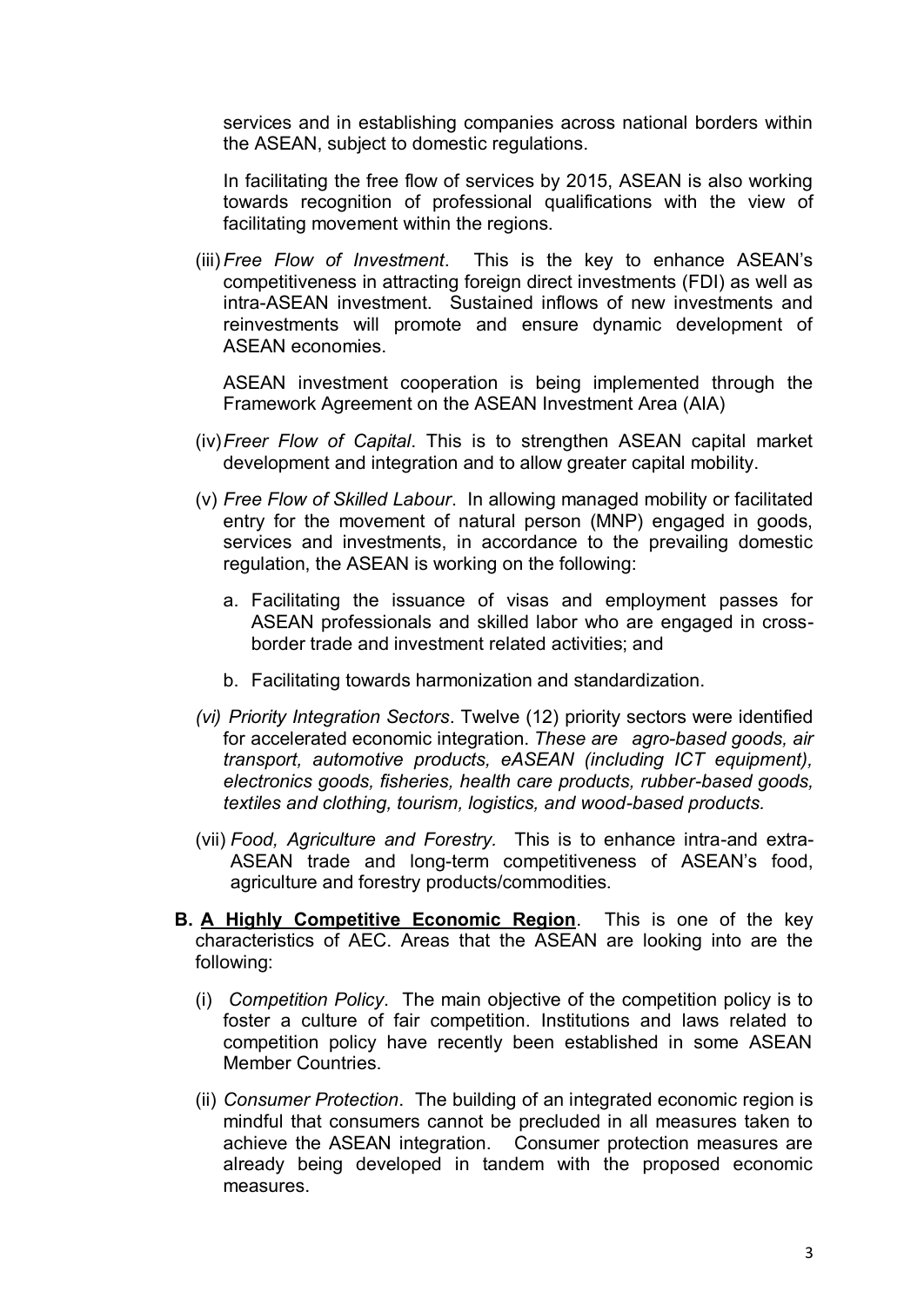- (iii)*Intellectual Property Rights (IPR).* IPR can serve as a powerful stimulus to (a) cultural, intellectual and artistic creativity and other commercialization; (b) efficient adoption and adaptation of more advanced technology; and continuous learning to meet the ever-rising threshold of performance expectation. This will also help incubate the culture of creativity and invention.
- (iv)*Infrastructure Development*. This covers vast areas for development and cooperation. Among them are::
	- a. *Transport Cooperation*. Efficient, secure and an integrated transport network is vital in realizing the full potential of the ASEAN Free Trade Area. ASEAN transport is critical in linking ASEAN with the neighboring Northeast and South Asian countries.

Transport cooperation includes, land transport, maritime and air transport.

- b. *Information Infrastructure.* Efforts have been made to facilitate interconnectivity and technical interoperability among ICT systems, leveraging an existing national networks and evolving these into a regional information infrastructure. Equal emphasis has been given in improving trust and confidence in the use of the internet and security of electronic transactions, payment and settlements.
- c. *Energy Cooperation*. Secure and reliable supply of energy including bio-fuel is crucial to support and sustain economic and industrial activities. Regional collaboration in the Trans-ASEAN Gas Pipeline (TAGP) and the ASEAN Power Grid (APG) provide opportunities. The APG involves 14 electricity interconnection projects and the TAGP, seven gas interconnection projects.
- d. *Mining Cooperation*. This is aimed at enhancing trade and investment, and strengthening cooperation and capacity in geological and mineral sector for sustainable mineral development in the ASEAN region.
- e. *Financing of Infrastructure Projects*. Putting in place innovative financing schemes to attract greater private sector involvement in infrastructure projects is important.
- (v) *Taxation*. Complete the network of bilateral agreements on the avoidance of double taxation among all member countries by 2010, to the extent possible.
- (vi) *E-Commerce*. To lay policy and legal infrastructure for electronic commerce and enable on-line trade in goods with ASEAN through the implementation of the e-ASEAN Framework Agreement based on common reference frameworks.

#### **C. A Region of Equitable Economic Development**

(i) *SME development*. The ASEAN Policy Blueprint for SME Development (APBSD) 2004-2014 outlines the framework in the ASEAN region. Its objectives are: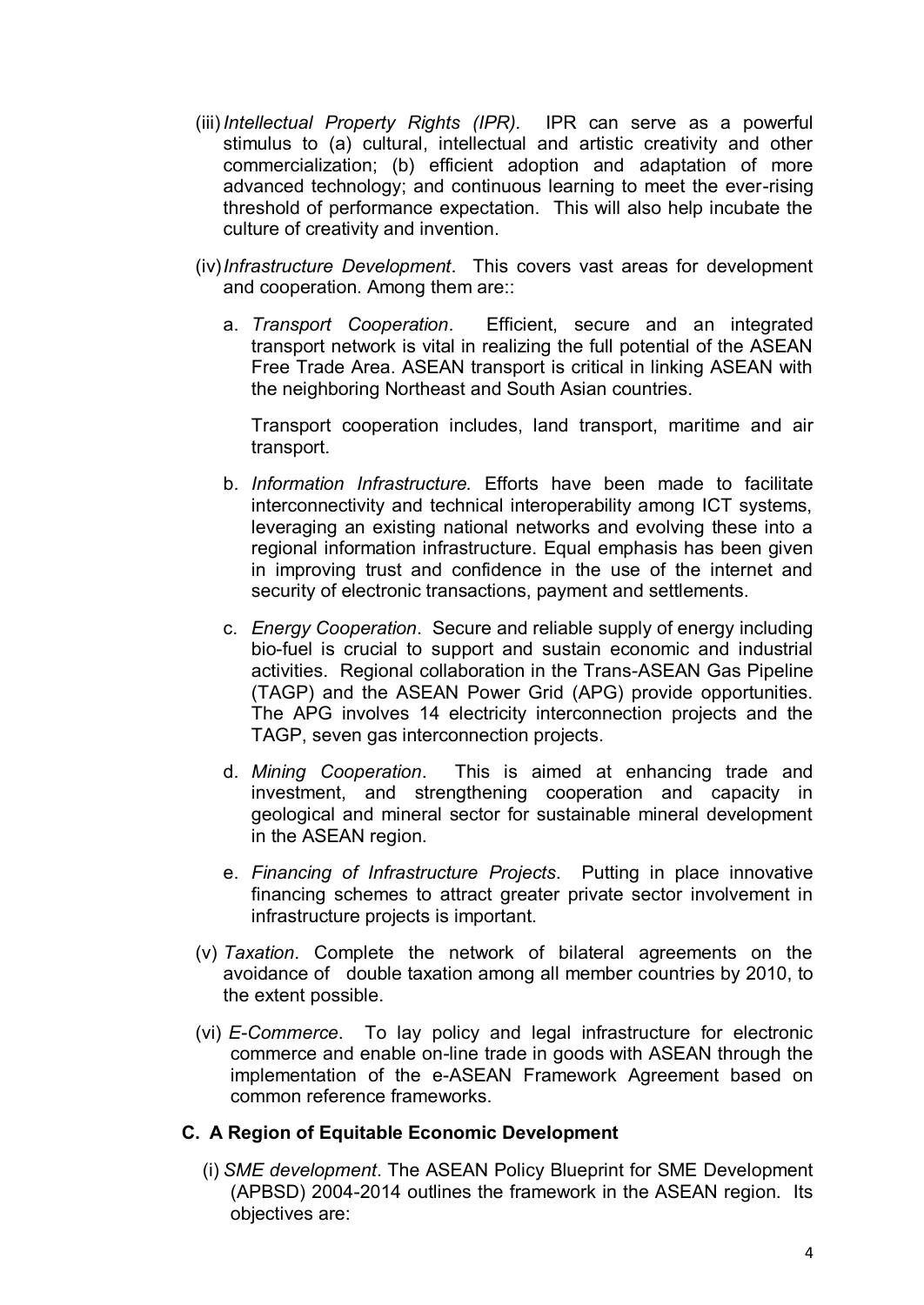- a. to accelerate the pace of SME development, optimizing the diversities of ASEAN member countries;
- b. enhance the competitiveness and dynamism of ASEAN SMEs by facilitating access to information, market, human resource development and skills, finance and technology;
- c. strengthen the resilience of ASEAN SMEs to better withstand adverse macroeconomic and financial difficulties; and
- d. increase the contribution of SMEs to the overall economic growth and development of ASEAN as a region.
- (ii) *Initiative for ASEAN integration (IAI).* To allow ASEAN member countries to move in a unified manner, it is important that the deepening and broadening of the integration of ASEAN is accompanied by technical and development cooperation. This is to address the divide and accelerate the economic integration of the less developed ASEAN member countries so that the benefits of ASEAN integration are shared and enjoyed by all members.

The IAI was launched in November 2000 and is aimed at giving direction and sharpening the focus of collective efforts to narrow the development gap within ASEAN. The IAI currently covers the following priority areas: infrastructure, human resource development, ICT, capacity building for regional economic integration, energy, investment climate, tourism, poverty reduction and improvement in the quality of life.

Meeting the AEC challenge will require the CLMV countries to develop policy to enhance economic growth, strengthen economic competitiveness, increase domestic and foreign direct investments, expand private sector enterprises with meeting its public goals.

#### **D. A Region Integrated into the Global Economy**

 To enable ASEAN businesses to compete internationally, make it more dynamic and stronger segment of the global supply chain and to ensure that the international market remains attractive for foreign investment, it is crucial for ASEAN to look beyond the borders of AEC. External rules and regulations must increasingly be taken into account when developing policies related to AEC.

- (i) *Coherent Approach Towards External Economic Relations.* All ASEAN shall work towards maintaining "ASEAN Centrality" in its external economic relations, including but not limited to its negotiations for free trade (FTAs) and comprehensive economic partnerships (CEPs) agreements. This shall be done through:
	- (a) Review of FTAs/CEPs commitments vis-à-vis ASEAN internal integration; and
	- (b) Establishment of a system for enhanced coordination, and possibly arriving at common approaches and/or positions in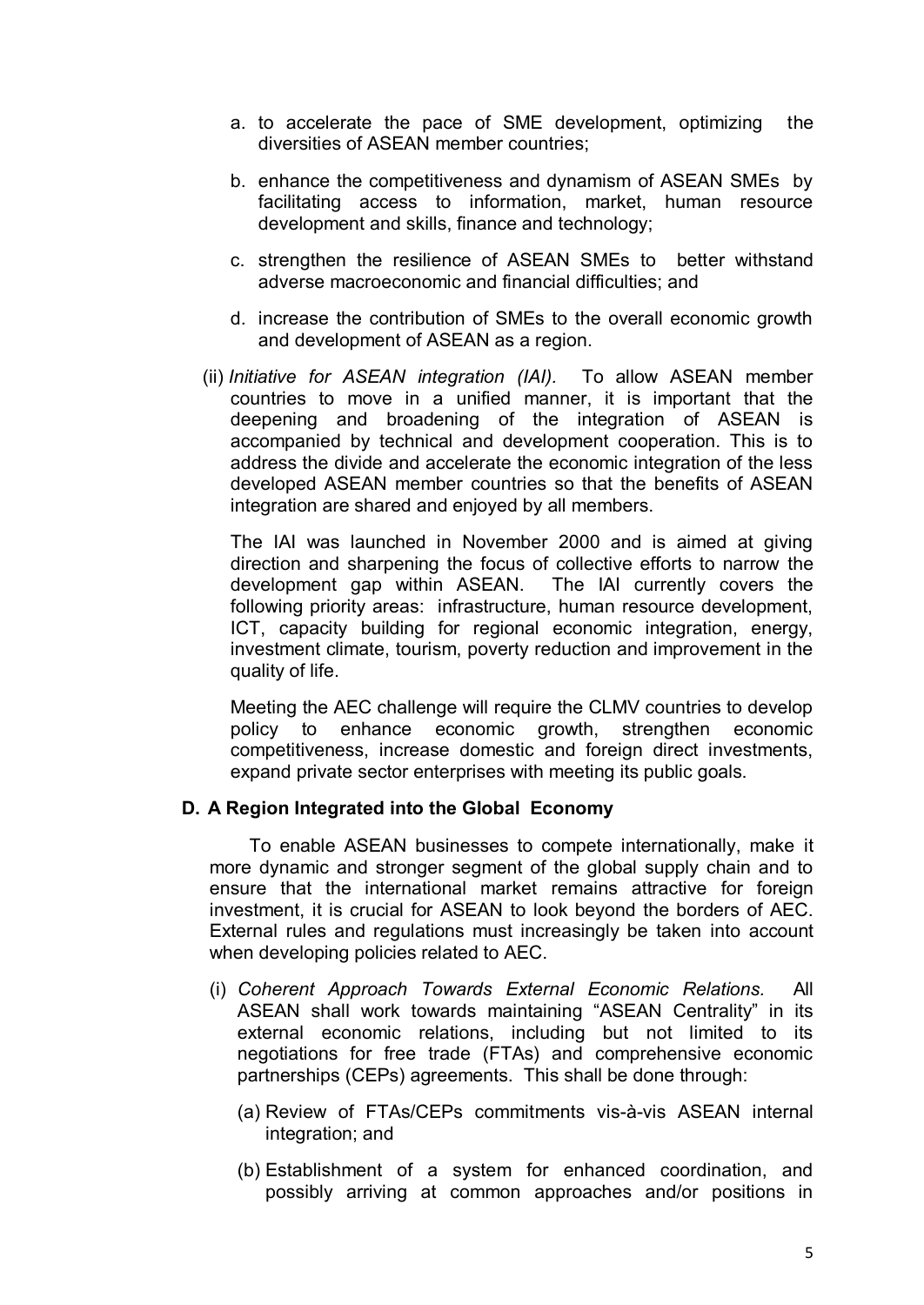ASEAN external economic relations and in regional and multilateral fora.

- (ii) *Enhanced Participation in Global Supply Networks*. This shall be done by:
	- (i) Continuing the adoption of international best practices and standards in production and distribution, where possible; and
	- (ii) Developing a comprehensive package of technical assistance for the less developed ASEAN member countries to develop their industrial capability and production to enhance their participation in regional and global integration initiatives.

#### **V. Implementation of AEC Blueprint**

Relevant ASEAN sectoral bodies will coordinate the implementation of programs and measures while government agencies will be responsible for overseeing the implementation and preparation of more detailed action plans at the national level. Partnership arrangements with the private sector, industry associations and the wider community at the regional and national levels will be sought. This is to ensure participation of all stakeholders in the integration process. The necessary institutions or mechanisms, resources, capacity and politicalenvironment will be accorded in the Community building process.

- A. **Implementation Mechanism.** The ASEAN Economic Ministers (AEM), as the Ministers-in-Charge of Economic Integration in the Council of AEC, shall be accountable for the over-all implementation of the Blueprint.
- B. **Resources**. Research and capacity building support will be mobilized from various facilities. Actions to be taken identified as follows:
	- (i) The ASEAN Development Fund, with contributions from Member Countries will be a vehicle to draw resources from other ASEAN and non-ASEAN sources;
	- (ii) Identify and implement technical studies or training programs on issues, areas or topics where analytical as well as capacity building support are needed to facilitate the implementation of the AEC Blueprint;
	- (iii)Translate milestones and targets of the AEC Blueprint into national milestones and targets and incorporate them in their national development plans;
	- (iv)Promote the participation of the ADB, World Bank/IFC, dialogue or trading partners and the private sector in the development of regional infrastructure projects;
	- (v) Strengthen the research and planning capabilities of the ASEAN Secretariat in the areas relevant to AEC; and
	- (vi)Establish appropriate capacity building programs to assist newer member countries to enhance the development and regulatory frameworks of their financial markets.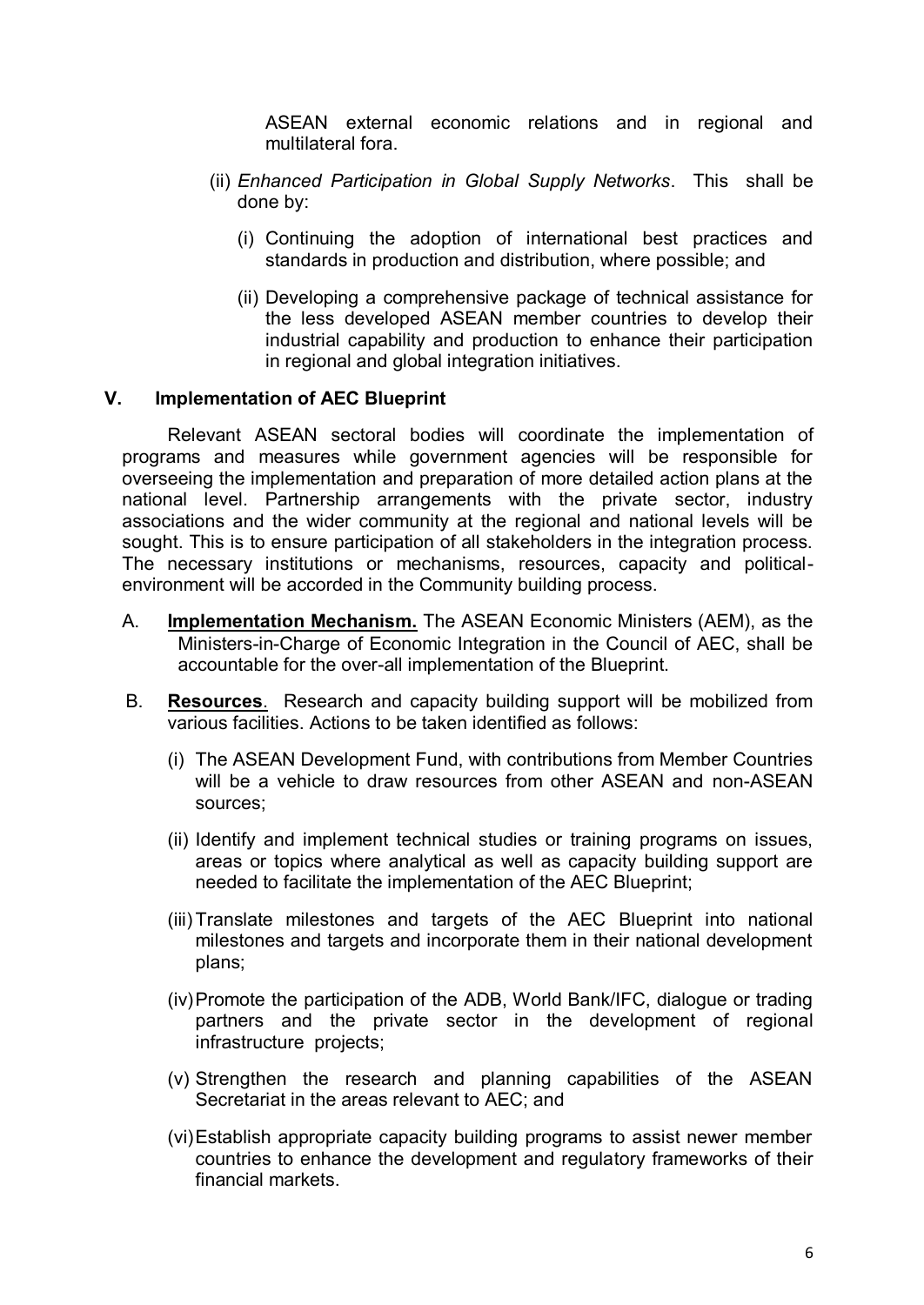- C. **Communications.** In addition to involving all stakeholders in the formulation of the Blueprint, a good communication program is required to create greater public awareness of the AEC in all ASEAN countries as well as to keep all stakeholders, including business communities and people of ASEAN, informed of the progress of this community building. Actions to be taken are the following:
	- (i) Launch a comprehensive communications plan to explain to the government officials, key stakeholders and the general public the objectives, benefits and challenges of the AEC;
	- (ii) Develop a regional platform for open discussion and sharing information in implementing the AEC;
	- (iii) Member Countries shall set up a mechanism at the national level to regularly report the outcomes and issues of the integration process; and
	- (iv)Create an AEC communications website that would provide an additional channel to reach communities at large, where stakeholders can provide feedback and respond to ASEAN economic initiatives.
- D. **Review.** The AEC Blueprint shall be reviewed periodically while taking into account the dynamic regional and global development.

#### **VI. Implications to TESD**

*The Free Flow of Services* as well as the *Free Flow of Skilled Labour* are among the characteristics in the realization of a single market and production base in ASEAN. In facilitating the free flow of services and free flow of skilled workers by 2015, ASEAN is also working towards the recognition of professional qualifications and harmonization and standardization with the end in view of facilitating movement within the regions.

TESDA as the government agency in-charge of TESD recognizes that freer movement of skilled workers is an essential element of ASEAN integration and is crucial for effective implementation of service liberalization and in promoting foreign direct investment.

TESDA fully supports the mutual recognition arrangement (MRA), competency standards development, information sharing and capability building initiatives of the ASEAN. TESDA is actively engaged in the preparations for the implementation for MRAS for Tourism. Together with the Department of Tourism (DOT) and the Tourism Industry Board Foundation, Inc. (TIBFI) and concerned associations, TESDA is working on the revision of all existing Training Regulations (TRs) and the development of new TRS as identified by the Tourism Industry to ensure that they are aligned with the Toolboxes for the Tourism Sector and the Registry requirements under the MRA on Tourism. The registry of workers for the Tourism Sector which will be shared with ASEAN could be one of the models of shared information on the status and availability of Filipino skilled workers.

 Other than the Tourism Sector, the Philippines can also maximize the opportunities and face the challenges brought about by the ASEAN integration. TESDA will play its key role in the development of our skilled workers specifically on the identified twelve (12) priority integration sectors. TESDA has to review and